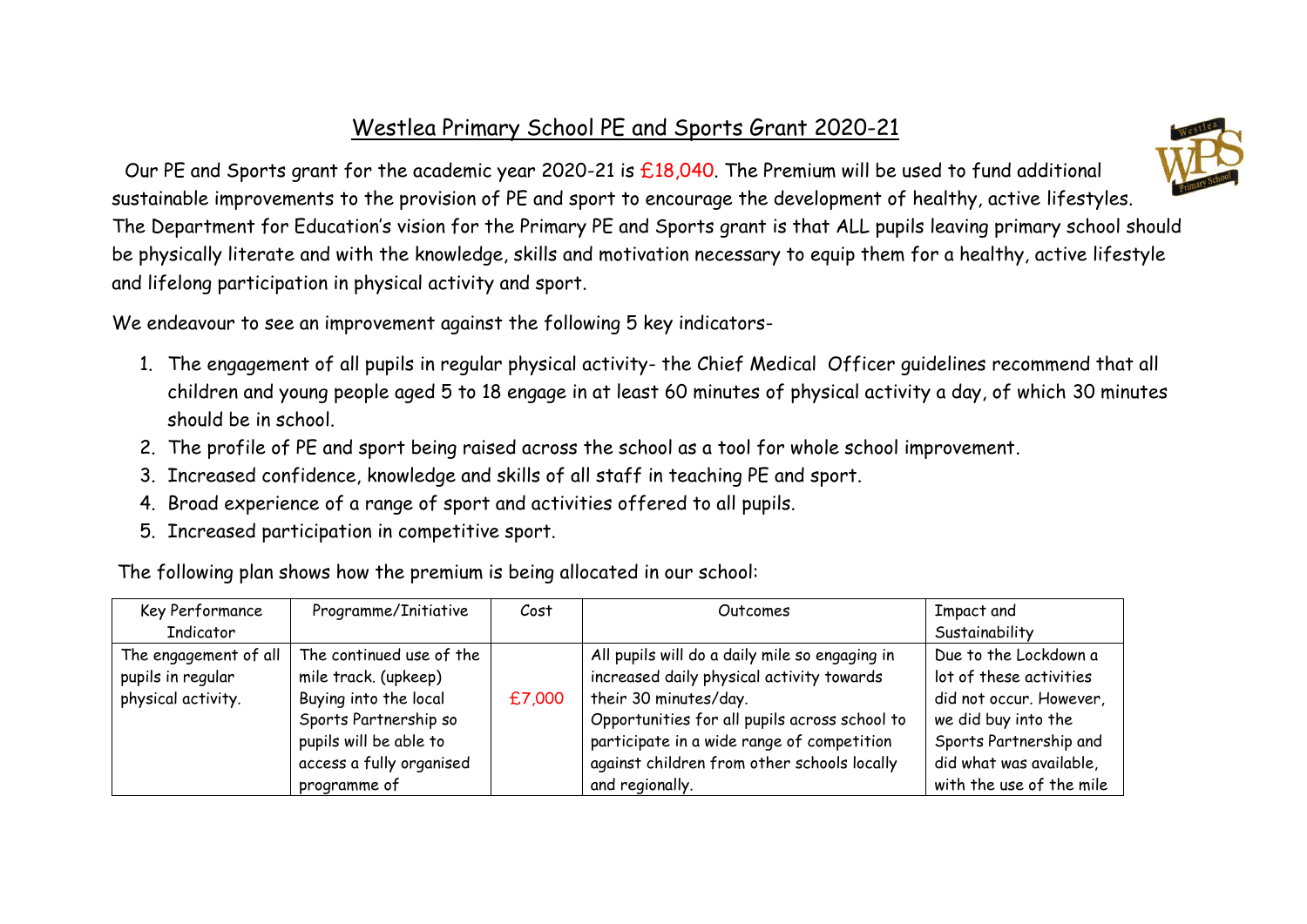|                                                                                                                | competitions,<br>tournaments, festivals<br>and after school clubs.<br>School provides all the<br>transport to and from<br>these events.<br>Subsidizing breakfast<br>clubs- SAFC football,<br>baseball, Dodgeball and<br>Kurling.<br>The school purchase a PE<br>kit and bag for every<br>child in Reception as well<br>as buying a range of<br>spare sports and<br>swimming kits. We have<br>hoodies for all sporting<br>activities and gymnastics<br>outfits and football<br>strips for all sporting<br>events. | £2,000<br>£2,000<br>£2,590 | Opportunities for extra- curricular sporting<br>opportunities, both before and after school.<br>All of which last an hour.<br>All children are suitably dressed to<br>participate in all sporting activities, be it in<br>or out of school, where they are<br>representing the school. There are no<br>barriers to their participation.                                                                                                         | track still occurring<br>every day for those<br>children who were in<br>school.                                                                                                                                             |
|----------------------------------------------------------------------------------------------------------------|------------------------------------------------------------------------------------------------------------------------------------------------------------------------------------------------------------------------------------------------------------------------------------------------------------------------------------------------------------------------------------------------------------------------------------------------------------------------------------------------------------------|----------------------------|-------------------------------------------------------------------------------------------------------------------------------------------------------------------------------------------------------------------------------------------------------------------------------------------------------------------------------------------------------------------------------------------------------------------------------------------------|-----------------------------------------------------------------------------------------------------------------------------------------------------------------------------------------------------------------------------|
| The profile of PE and<br>sport being raised<br>across the school as a<br>tool for whole school<br>improvement. | The continued use of the<br>mile track.<br>Annual healthy week-<br>outside professionals are<br>to be involved.<br>Key PE skills training for<br>all staff.<br>Yoga sessions across<br><b>KS2.</b>                                                                                                                                                                                                                                                                                                               | £1,450                     | We had a Healthy week to launch the track<br>and this is now an annual event. This<br>continually reminds the children of the value<br>of being active as well as introducing them<br>to new and different sporting activities.<br>Physical health, mindfulness and resilience<br>are being promoted through these physical<br>activities, which will benefit the childrens'<br>attitudes towards learning in all aspects of<br>the curriculum. | The Healthy week did<br>occur in Autumn 2020<br>and all children took an<br>active role in this.<br>Yoga occurred on a<br>regular basis which<br>helped in settling the<br>children back into school<br>after the Lockdown. |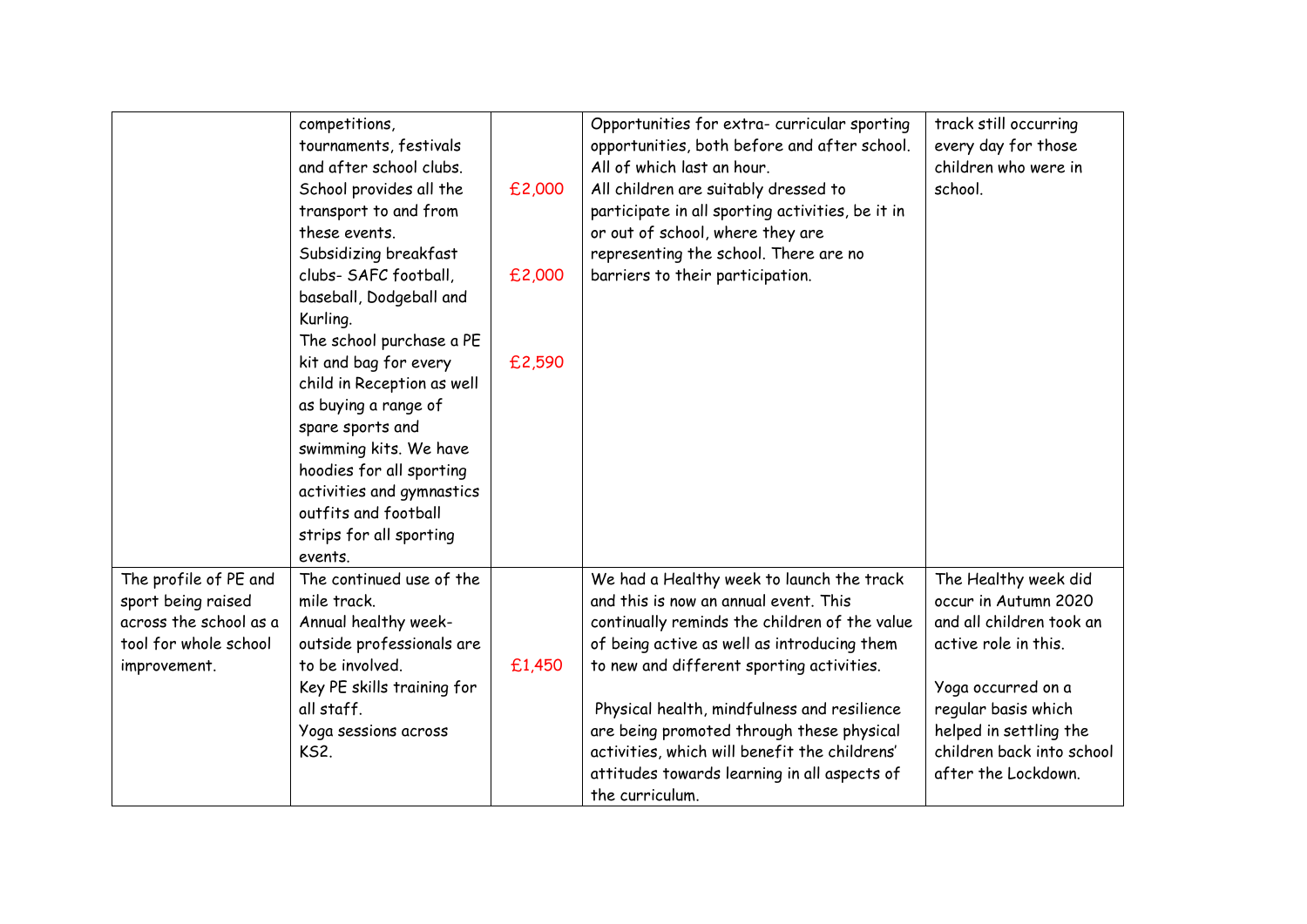| Increased confidence,<br>knowledge and skills<br>of all staff in<br>teaching PE and sport. | Attendance at the SSP<br>meetings by the PE<br>coordinator so their role<br>is developed in school.<br>Staff CPD across school-<br>whole staff and<br>individual teachers.<br>Suitable resources will | (E7,000) | PE coordinator to develop their knowledge<br>and skills of leading and developing PE and<br>sport within the school.<br>All staff have a greater understanding of<br>core tasks as well as their yearly programme.<br>All activities are fully resourced so maximum | All meetings were<br>attended and as many<br>virtual PE activities<br>occurred for children at<br>home and in school.<br>Resources were                                                                   |
|--------------------------------------------------------------------------------------------|-------------------------------------------------------------------------------------------------------------------------------------------------------------------------------------------------------|----------|---------------------------------------------------------------------------------------------------------------------------------------------------------------------------------------------------------------------------------------------------------------------|-----------------------------------------------------------------------------------------------------------------------------------------------------------------------------------------------------------|
|                                                                                            | be purchased in line with<br>this training.                                                                                                                                                           | £1,000   | participation by the children in physical<br>activity.                                                                                                                                                                                                              | purchased.                                                                                                                                                                                                |
| Broad experience of a<br>range of sport and<br>activities offered to<br>all pupils.        | Buying into the local<br>Sports Partnership so<br>pupils will be able to<br>access a fully organised<br>programmed of<br>competitions,<br>tournaments, festivals<br>and after school clubs.           | (E7,000) | Opportunities for all pupils across school to<br>participate in a wide range of competition<br>against children from other schools locally<br>and regionally.<br>Opportunities for extra- curricular sporting<br>opportunities.                                     | These did not occur due<br>to the Lockdown and<br>then restrictions that<br>were in place once we<br>returned. We did do<br>virtual competitions with<br>other schools through<br>the Sports Partnership. |
|                                                                                            | <b>Breakfast Club</b><br>activities-SAFC<br>football, baseball and<br>dodgeball.                                                                                                                      | (E2,000) | Children have a healthy start to the day and<br>access a wider variety of sports and physical<br>activity.                                                                                                                                                          |                                                                                                                                                                                                           |
|                                                                                            | The school provide<br>swimming sessions for all<br>Y4 pupils and are to do a<br>catch up program for<br>Y5/6 who haven't got<br>their 25meters.                                                       | £2,000   | An increase in the percentage of Y6 children<br>being able to swim 25metres and use a<br>variety of strokes. Increased water safety.                                                                                                                                | Swimming did not occur<br>over this year due to<br>COVID restrictions.                                                                                                                                    |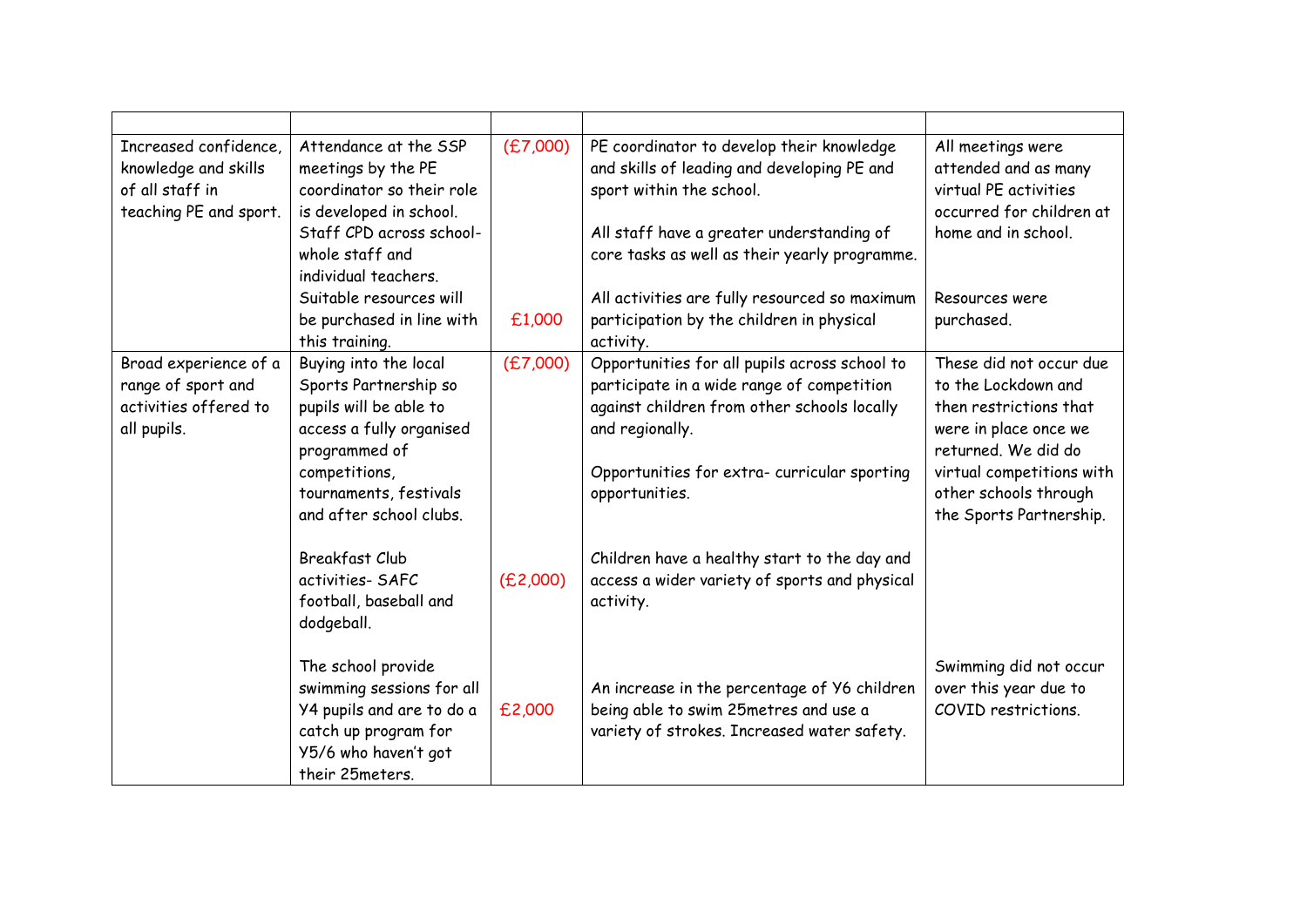| participate in a wide range of competition<br>Sports Partnership so<br>participation in<br>against children from other schools locally<br>pupils will be able to<br>competitive sport.<br>access a fully organised<br>and regionally.<br>programmed of<br>Opportunities for extra-curricular sporting<br>competitions,<br>tournaments, festivals<br>opportunities.<br>and after school clubs. | Increased | Buying into the local | (7,000) | Opportunities for all pupils across school to | These did not occur due<br>to the Lockdown and<br>then restrictions that<br>were in place once we<br>returned. We did do<br>virtual competitions with<br>other schools through<br>the Sports Partnership. |
|-----------------------------------------------------------------------------------------------------------------------------------------------------------------------------------------------------------------------------------------------------------------------------------------------------------------------------------------------------------------------------------------------|-----------|-----------------------|---------|-----------------------------------------------|-----------------------------------------------------------------------------------------------------------------------------------------------------------------------------------------------------------|
|-----------------------------------------------------------------------------------------------------------------------------------------------------------------------------------------------------------------------------------------------------------------------------------------------------------------------------------------------------------------------------------------------|-----------|-----------------------|---------|-----------------------------------------------|-----------------------------------------------------------------------------------------------------------------------------------------------------------------------------------------------------------|

## Monitoring

From March 2020, the country was in Lockdown and for the summer term the vast majority of the children were at home and we encouraged them to be as physically active as was possible. The vulnerable and Key Worker children that were in school did regular physical activity, including use of the mile track.

When we returned in September 2020, we again did the daily mile and did as much outdoor PE as was possible. However, form the January to the March 2021 we were once more in Lockdown.

Due to this situation, we did not spend all of our PE and Sports Grant for 2020-21, with £8,460 being carried forward to the next year.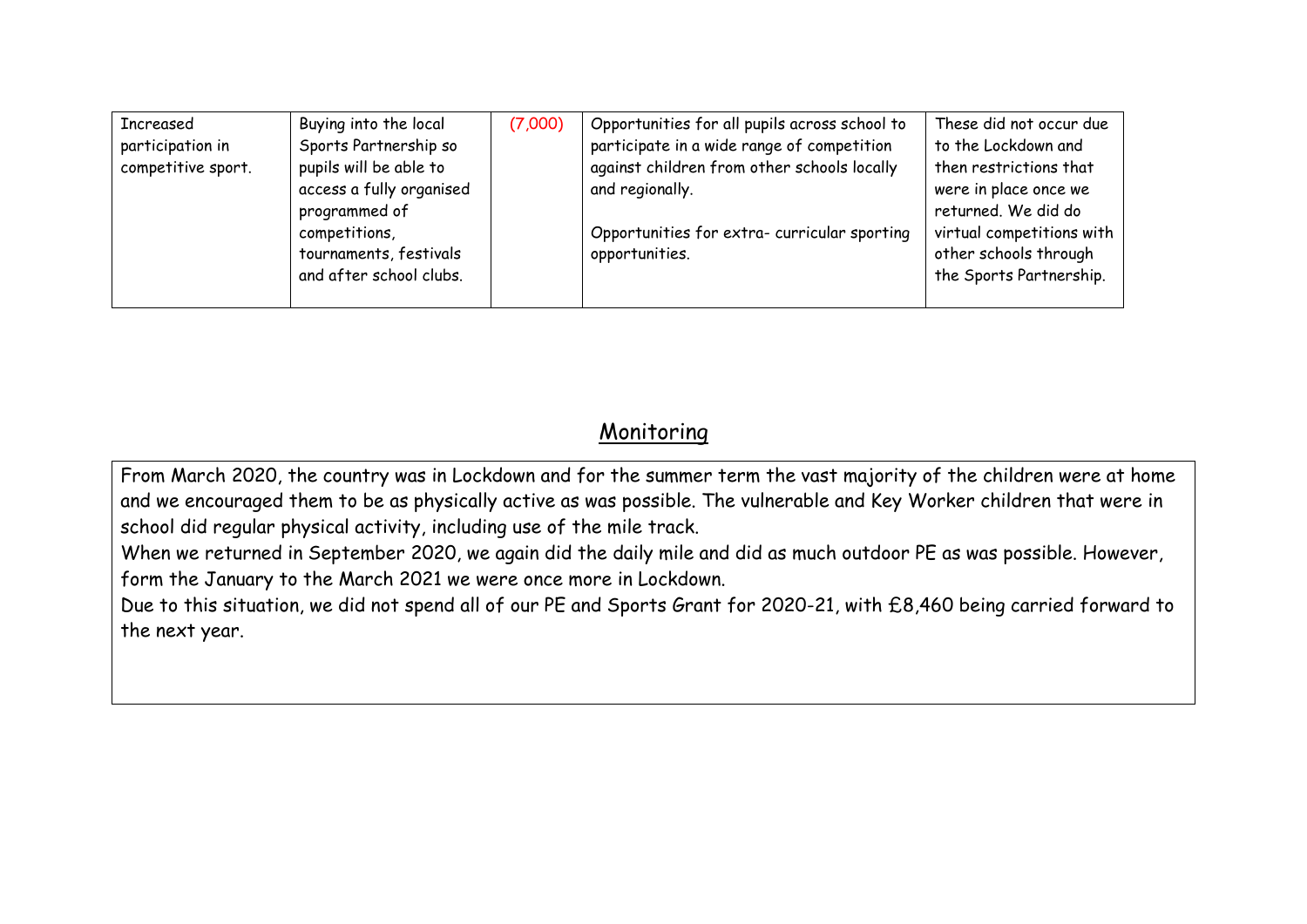| Key achievements to date:                                                                                                                                                                                                                         | Areas for further improvement and baseline evidence of need:        |  |
|---------------------------------------------------------------------------------------------------------------------------------------------------------------------------------------------------------------------------------------------------|---------------------------------------------------------------------|--|
| All pupils do the daily mile<br>Joint Kurling champions<br>First place in Y2/5/6/ Cross Country<br>Second in the gymnastics Regional Competition<br>Seaham Girls football Champions and County Finalists<br>Local and National Baseball champions | More staff training<br>$\bullet$<br>Swimming standards<br>$\bullet$ |  |